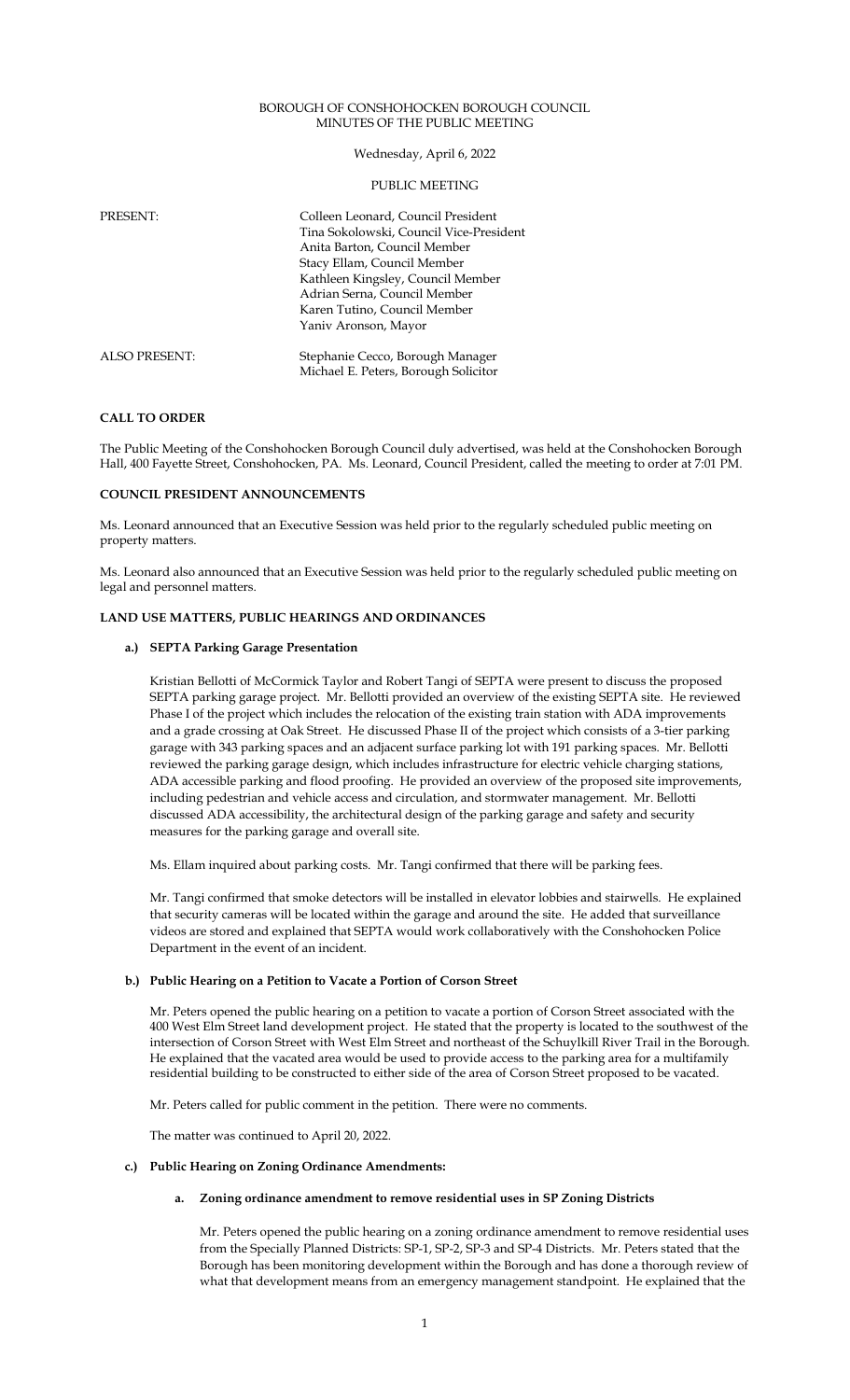analysis revealed that there are approximately 2,146 current residents on the lower end of the Borough, but there are a projected 5,216 residents on the lower end of the Borough upon completion of the already approved developments. Mr. Peters stated, that based on this information, Borough professionals are recommending that residential growth in this area be restricted.

Mr. Peters called for public comment. There were no comments.

The matter was continued to April 20, 2022.

## **b. Zoning ordinance amendment to amend notice provisions and expiration of approvals**

Mr. Peters opened the public hearing on a zoning ordinance amendment to amend administrative zoning provisions. He provided an overview of the proposed ordinance. He stated that the ordinance proposes to reduce the range of required notice from 500 feet of the subject property to 250 feet of the subject property. Mr. Peters explained that given the density of the Borough, a reduction to 250 feet is appropriate. He added that the ordinance also specifies that the Borough will compile the relevant owner contact information regarding properties within 250 feet of the subject property and send the notices, with the cost being paid by the applicant.

He stated that the ordinance includes a provision extending the expiration of variances, special exceptions, and conditional uses from six (6) months to one (1) year. Mr. Peters explained that the Zoning Hearing Board receives many requests for an extension.

Mr. Peters explained that Subsection 5 of section 27-1202 of the Zoning Ordinance's R-O Residential Office District provisions was invalidated by the court, and it will therefore be removed from the codification of the Borough's ordinances.

Mr. Peters called for public comment.

Philip Candelore, 431 East 11<sup>th</sup> Avenue, asked why Borough Council is considering reducing the range of required notice from 500 feet to 250 feet. Mr. Peters explained that 250 feet was chosen because that is approximately one block in the Borough. He added that, for the Zoning Hearing Board meeting that took place last month, 1,000 notices were sent.

The matter was continued to April 20, 2022.

# **d.) Public Hearing on Waivers of Off-Street Parking:**

# **a. 207 Forrest Street, Golf Simulator Club**

The applicant, Lori Burt, shared that she intends to operate a private, members-only golf simulator club at this location. She stated that the business will operate on reservation only. She explained that she plans to install three (3) simulators, which allows for a maximum of 18 members per time slot. She provided an overview of the business and discussed hours of operation and number of employees. Ms. Burt explained that the site provides (5) five off-street parking spaces and three (3) parking spaces on Forrest Street.

## **b. 308 Fayette Street, Our Daily Bagel**

Alysa Yakeley and Marielle Link, applicants, stated that they are in the process of opening Our Daily Bagel at 308 Fayette Street. Ms. Yakeley provided an overview of the business, including hours of operation and number of employees. She explained that the business is conducive to being a "grab and go" establishment with limited seating (approximately 9 seats). She also explained that customers and employees would most likely walk or utilize the public parking spaces in the SORA West parking garage.

#### **c. 128 Fayette Street, Fayette Street Oyster House & Grill**

Peter Dissin, the applicant, was present to request a waiver of off-street parking for the Fayette Street Oyster House & Grill at 128 Fayette Street. He briefly discussed the menu. He shared that that he has agreements with Saint Matthew's Church and Flocco's to utilize their parking lots and discussed use of the SORA West parking garage. He stated that he expects approximately 50 customers per day.

# **d. 320 Fayette Street, ENJ Wax Studio**

The applicant, Ashley Maldonado, shared that she plans to open a full body and face waxing salon. She shared hours of operation and number of employees. She confirmed that services would be provided by appointment only.

# **e.) Preliminary/Final Minor Subdivision and Land Development for 124 West 1st Ave: EELI, LLC, Applicant**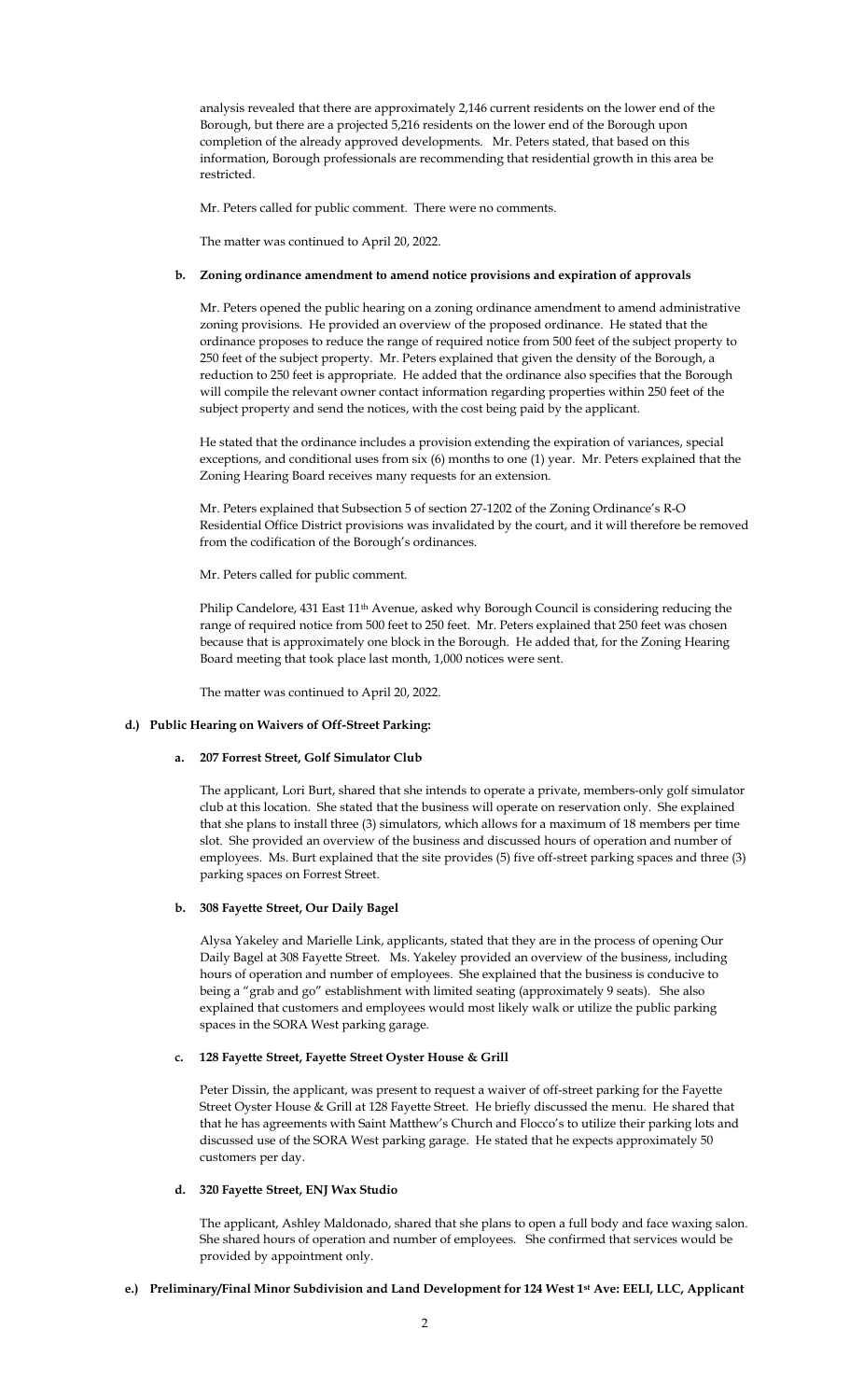Mr. Peters provided an overview of the application, which proposes to subdivide the lot into two (2) lots, demolish the existing attached single-family home and construct two (2) attached single-family homes. He shared that Zoning Hearing Board has granted zoning approval with conditions and the Planning Commission has recommended approval of the application.

Rob Cunningham, the applicant's Engineer, reviewed the application and stated that the applicant was granted dimensional variances. Mr. Cunningham explained that the applicant is required to mitigate impact with respect to stormwater management, and the applicant will do so. He reviewed the requested waivers and the reasons for each.

Ms. Tutino asked if the applicant is proposing to construct garages in the rear of the property. Mr. Cunningham responded that each new dwelling would have a garage and a driveway in the rear with access to the alley.

Ms. Barton inquired about the building height. Mr. Cunningham confirmed that the proposed building height complies with the Zoning Ordinance.

# **f.) Discussion on a Stormwater Management Ordinance update and a stormwater amendment to the SALDO, Karen MacNair, Borough Engineer**

Karen MacNair was present to provide to disscuss a stormwater management ordinance update and an amendment to the stormwater portion of the Subdivision and Land Development Ordinance (SALDO). She explained that adoption of the model stormwater management ordinance is a DEP requirement as part of the Borough's MS4 permit. She further explained that she is recommending amending the stormwater portion of the SALDO to ensure both ordinances are consistent. She reviewed the provisions of the proposed stormwater management ordinance and the revisions to the SALDO.

#### **PRESENTATIONS**

#### **a.) Annual MS4 Presentation, Karen MacNair, Borough Engineer**

Karen MacNair, Borough Engineer, was present to provide an update on the Municipal Separate Storm Sewer System (MS4). Ms. MacNair explained that the MS4 permit authorizes the Borough to discharge stormwater to the Plymouth Creek and Schuylkill River. She discussed the permit requirements, which include the reduction of discharge of pollutants and the removal of hazardous connections. She reviewed the six (6) Minimum Control Measures that the Borough must implement in order to meet the requirements of the permit.

Ms. MacNair explained that the Borough is also required to implement a Pollutant Reduction Plan to reduce sediment carried in stormwater within the Plymouth Creek watershed by ten percent. She confirmed that the Borough's Pollutant Reduction Plan, to construct an underground basin at Sutcliffe Park, has been approved by the DEP and must be implemented by February 2025. She shared that surveying and soil testing has been completed and that Gilmore and Associates is currently working on design.

# **b.) Proclamation 2022-01 recognizing the 100th birthday of a long-term resident**

Borough Council recognized the 100<sup>th</sup> birthday of Anna Coscia.

# **COUNCIL BUSINESS**

# **a.) Conduct interviews for Borough Board and Commission vacancies**

Ms. Leonard introduced Mary Kiernan who was present to interview for the Zoning Hearing Board and Planning Commission. Ms. Kiernan spoke about the growth and development that has occurred in the Borough over the past 25 years. She discussed opportunities to improve the walkability and connectivity from the waterfront to the upper avenues.

### **b.) Consider appointing applicants to the EAC**

**Ms. Kingsley made a motion to appoint Bob Molony, Justin Claffey and Dianne Piccone to the EAC, seconded by Ms. Barton. The motion carried 7-0.**

# **c.) Discussion on the CPW Rotary Club special event application for use of the A-Field for the Conshohocken Beer Festival**

Andrew Tarry, Joe Robinson and Emily Zabrodski from the CPW Rotary were present to discuss the request to utilize the A-Field for the Conshohocken Beer Festival for 2022, 2023 and 2024. Mr. Robinson stated that the Rotary Club has held the event six (6) times and that most of the events have been held in Conshohocken. Mr. Tarry provided an overview of the event coordination that occurs between the Rotary Club and Borough Administration and Emergency Management personnel. He discussed event layout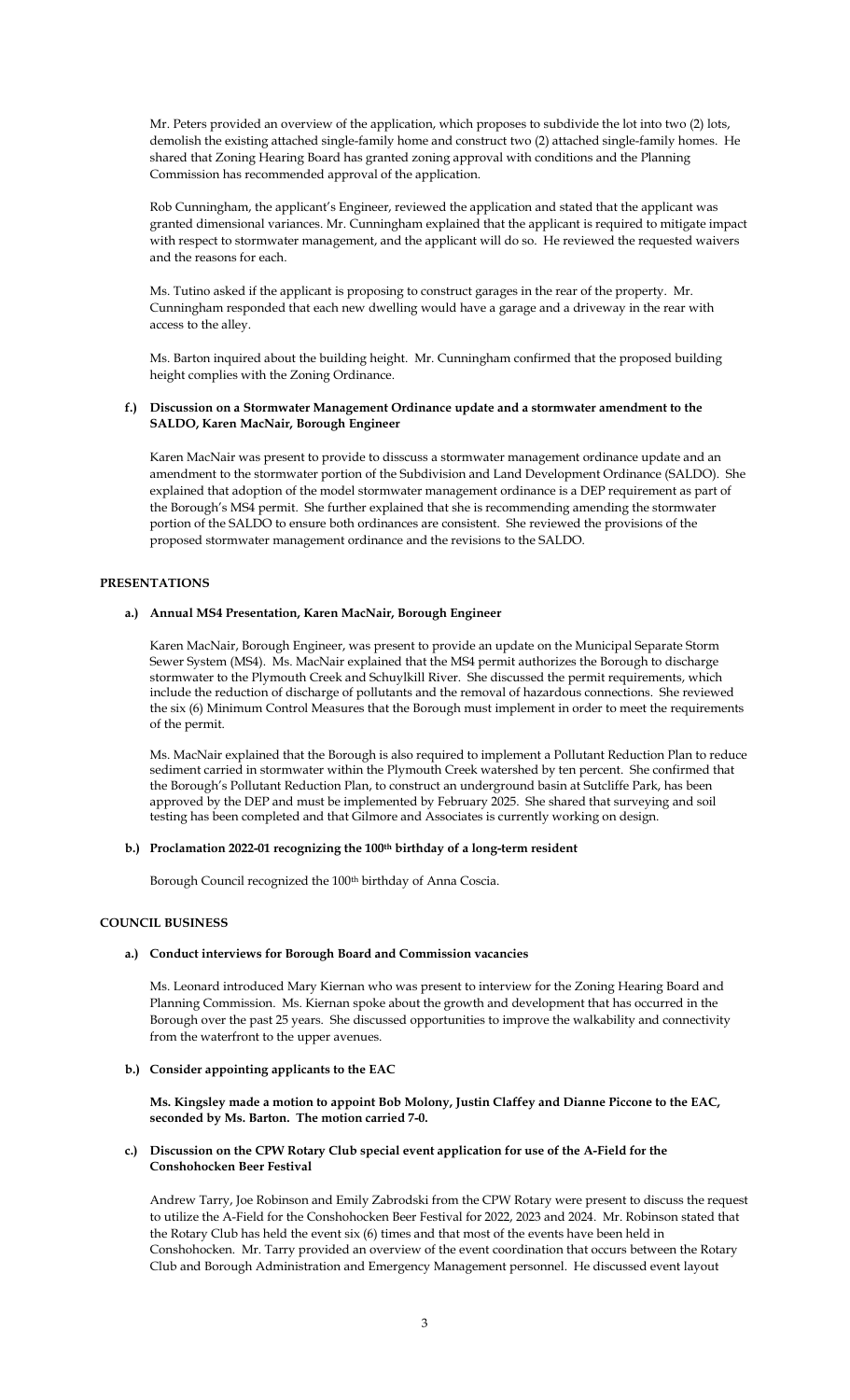changes and anticipated number of attendees. Mr. Tarry stated that a portion of the proceeds from the event go to Conshohocken.

Mr. Serna asked if the Rotary Club has reached out to residents in the area for their feedback on the event. Ms. Zabrodski replied that the Rotary Club has not solicited public input on the event and that they are not aware of any complaints. She stated that Rotary Club volunteers pick up trash during and after the event. Mr. Tarry added that the Rotary Club and Borough officials hold a debrief meeting following the event to address any issues and improve the event. However, they were not able to provide an exact financial breakdown as requested.

Ms. Barton asked if the Rotary Club has reached out to Plymouth Township about hosting the event. Mr. Tarry responded that the Rotary Club has previously hosted the event at the Proving Grounds but reported that that location is no longer an option.

Ms. Ellam asked how much of the proceeds from the event are allocated to Conshohocken. Mr. Robinson replied that there is not a specific amount that is allocated to Conshohocken. He and Mr. Tarry discussed how the Rotary Club has contributed to the Colonial Neighborhood Council through fundraising events, such as the Conshohocken Beerfest. Mr. Tarry added that the Rotary Club has also donated to Conshohocken Elementary.

Mr. Tarry explained that the Rotary club offers shuttle buses and provides security services to minimize the impact to surrounding neighbors.

**Mr. Serna made a motion to deny CPW Rotary's request to utilize the A-Field for the Conshohocken Beer Festival for 2022, 2023 and 2024, seconded by Ms. Ellam. Ms. Tutino opposed. The motion carried 6-1.** 

# **MANAGER MATTERS**

#### **a.) Consider approving 239-301 West 4th Avenue maintenance bond release in the amount of \$7,202.25**

Ms. Cecco stated that the 18-month maintenance bond period for the 239-301 West 4th Avenue land development project ends in April 2022. She explained that the Borough Engineer performed a site inspection of public improvements and is recommending release of the maintenance bond in the amount of \$7,202.25.

**Ms. Sokolowski made a motion to approve 239-301 West 4th Avenue maintenance bond release in the amount of \$7,202.25, seconded by Mr. Serna. The motion carried 7-0.** 

# **b.) Consider approving Resolution 2022-09 approving certain supplemental appropriations to the FY2022 Budget**

Ms. Cecco explained that, due to global supply chain issues and inflation, the cost of capital projects earmarked for the 2022 Capital Budget have significantly increased from when those same projects were approved in 2021. She stated that Borough Administration will move forward with budgeted projects up to a 30% price increase. She added that increased costs would be covered through Capital Reserves or Park and Rec Impact Funds. She reviewed first quarter supplemental appropriations for approved 2022 Capital projects.

**Mr. Serna made a motion to approve Resolution 2022-09 approving the following supplemental appropriations to the FY2022 Budget: \$3,110 increase for the Community Center Front Door Replacement Project; \$9,648.50 increase for the Public Meeting Room AV Equipment Update; and \$9,002.09 increase for the purchase of the Public Services Mastic Patcher, seconded by Ms. Ellam. The motion carried 7-0.**

# **c.) Consider approving Resolution 2022-10 approving and ratifying change order no. 1 for storm sewer repairs on Poplar Street**

Ms. Cecco stated that Borough Council previously authorized the emergency expenditure of funds to repair the collapsed roadway and replace the collapsed storm sewer system on Poplar Street. She explained that given the nature of the work to be performed, as well as global supply chain issues occurring, the quantity and cost of some of the materials have increased. She asked Council to consider approving change order no. 1 in amount of \$4,809.91 to complete the pipe replacement work.

**Ms. Kingsley made a motion to approve Resolution 2022-10 approving and ratifying change order no. 1 for storm sewer repairs on Poplar Street in the amount of \$4,809.91, seconded by Ms. Barton. The motion carried 7-0.**

# **d.) Consider approving Resolution 2022-11 authorizing the purchase of a Pierce Enforcer Pumper**

Ms. Cecco shared that Borough Administration is seeking Council's approval to purchase a Pierce Enforcer Pumper for the Conshohocken Fire Department. She explained that the Pumper would be purchased through COSTARS using CARES Act funding.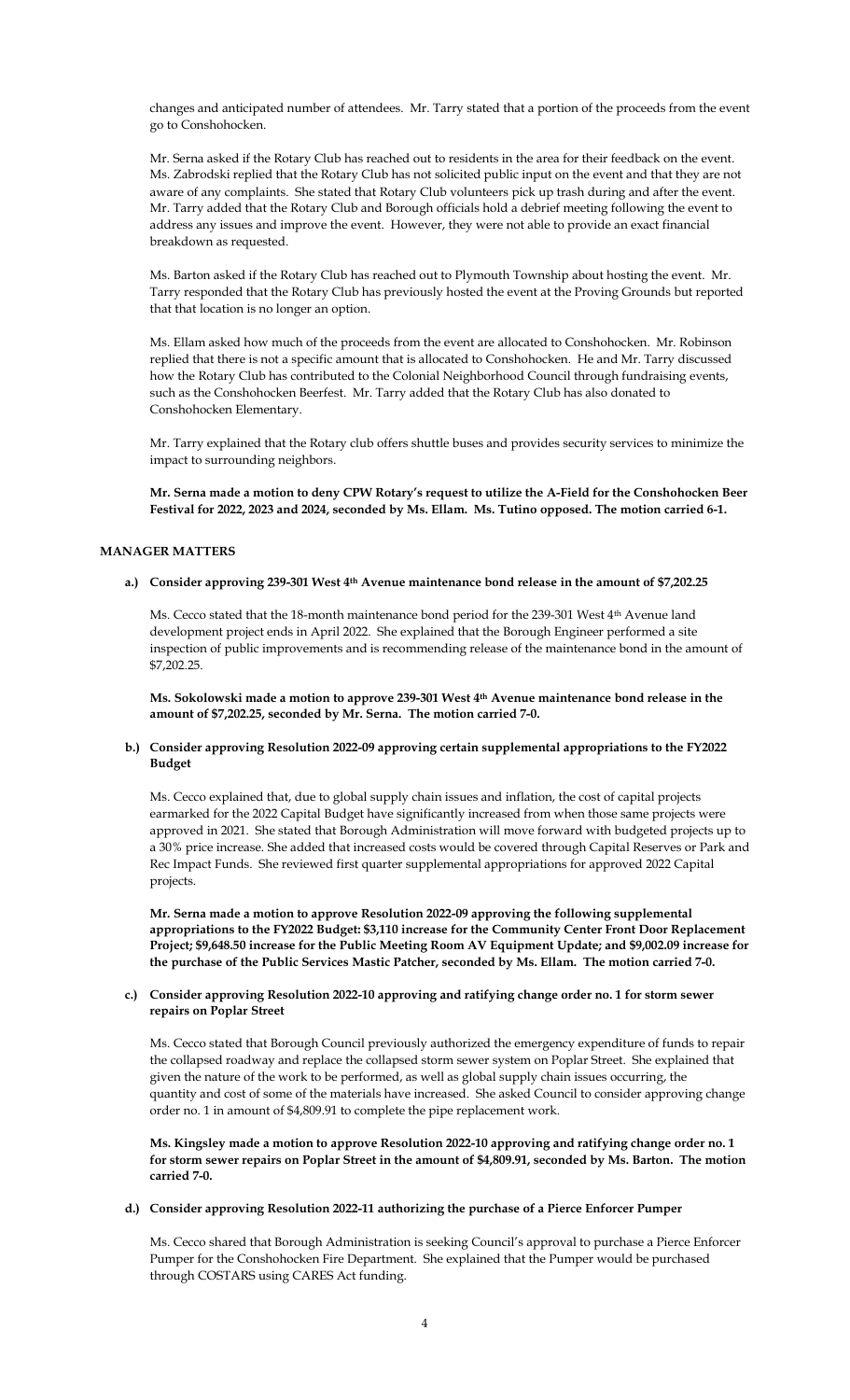**Ms. Barton made a motion to approve Resolution 2022-11 authorizing the purchase of a Pierce Enforcer Pumper, seconded by Mr. Serna. The motion carried 7-0.**

#### **e.) Consider authorizing an extension of the Towing Agreement with EVB Service Center**

Ms. Cecco asked Council to consider authorizing a one (1) year extension of the Towing Agreement with EVB Service Center until December 31, 2023. She detailed the exceptional service provided by EVB Towing, specifically during Tropical Storm Ida.

## **f.) Discussion on Conshy Corner Tavern special event application for a fundraiser block party Steph to discuss request block party request**

Ms. Cecco shared that David Keller, owner of Conshy Corner Tavern is requesting approval to close Jones Street from Spring Mill Avenue to East Hector Street from 1pm to 7pm on June 5, 2022 to host a block party fundraiser. She stated that Borough Administration has reviewed the application and have no issues. She added that Mr. Keller has submitted all required certifications. Ms. Barton inquired about how the event would impact the Conshohocken Italian Bakery. Ms. Cecco and Mayor Aronson replied that the request letter indicates that Mr. Keller and the owner of the Conshohocken Italian Bakery will be working together.

**Ms. Sokolowksi made a motion to approve the Conshy Corner Tavern special event application for a fundraiser block party on behalf of HOW Charities on June 5, 2022 from 1pm to 7pm contingent on final review and approval by Administration, seconded by Ms. Barton. The motion carried 7-0.**

# **DEPARTMENT MATTERS**

There were no department matters.

#### **LEGAL MATTERS**

**a.) Consider approving a Resolution approving an amendment to the approval of preliminary/final subdivision and land development for Matson Mill** 

Mr. Peters reviewed the resolution which amends the approval of preliminary/final subdivision and land development for Matson Mill by granting an extension of the timeline within which the developer will be required to post financial security for the Oak Street Crossing. He asked Council to review the proposed resolution and consider its approval at the April 20, 2022 Council meeting.

#### **b.) Consider approving an Addendum to the Agreement of Sale for real estate property, specifically tax map parcel nos. 05-00-03100-00-9, 05-00-11828-00-2, 05-00-04880-00-2 and 05-00-02100-00-1**

Mr. Peters reviewed the Addendum to the Agreement of Sale which would extend the closing date and the Borough's due diligence period for a period of 45 days.

There was no public comment.

**Mr. Serna made a motion to approve an Addendum to the Agreement of Sale for real estate property, specifically tax map parcel nos. 05-00-03100-00-9, 05-00-11828-00-2, 05-00-04880-00-2 and 05-00-02100-00-1, seconded by Ms. Ellam. The motion carried 7-0.**

**c.) Consider approving a Memorandum of Understanding between the Borough of Conshohocken and the Conshohocken Sewer Authority**

Mr. Peters reviewed the Memorandum of Understanding between the Borough of Conshohocken and the Conshohocken Sewer Authority.

There was no public comment.

**Mr. Serna made a motion to approve a Memorandum of Understanding between the Borough of Conshohocken and the Conshohocken Sewer Authority, seconded by Ms. Kingsley. The motion carried 7-0.**

**d.) Consider approving a Municipal Services Agreement between the Borough of Conshohocken and the Conshohocken Sewer Authority**

Mr. Peters reviewed the Municipal Services Agreement between the Borough of Conshohocken and the Conshohocken Sewer Authority.

There was no public comment.

**Mr. Serna made a motion to approve a Municipal Services Agreement between the Borough of Conshohocken and the Conshohocken Sewer Authority, seconded by Ms. Ellam. The motion carried 7-0.**